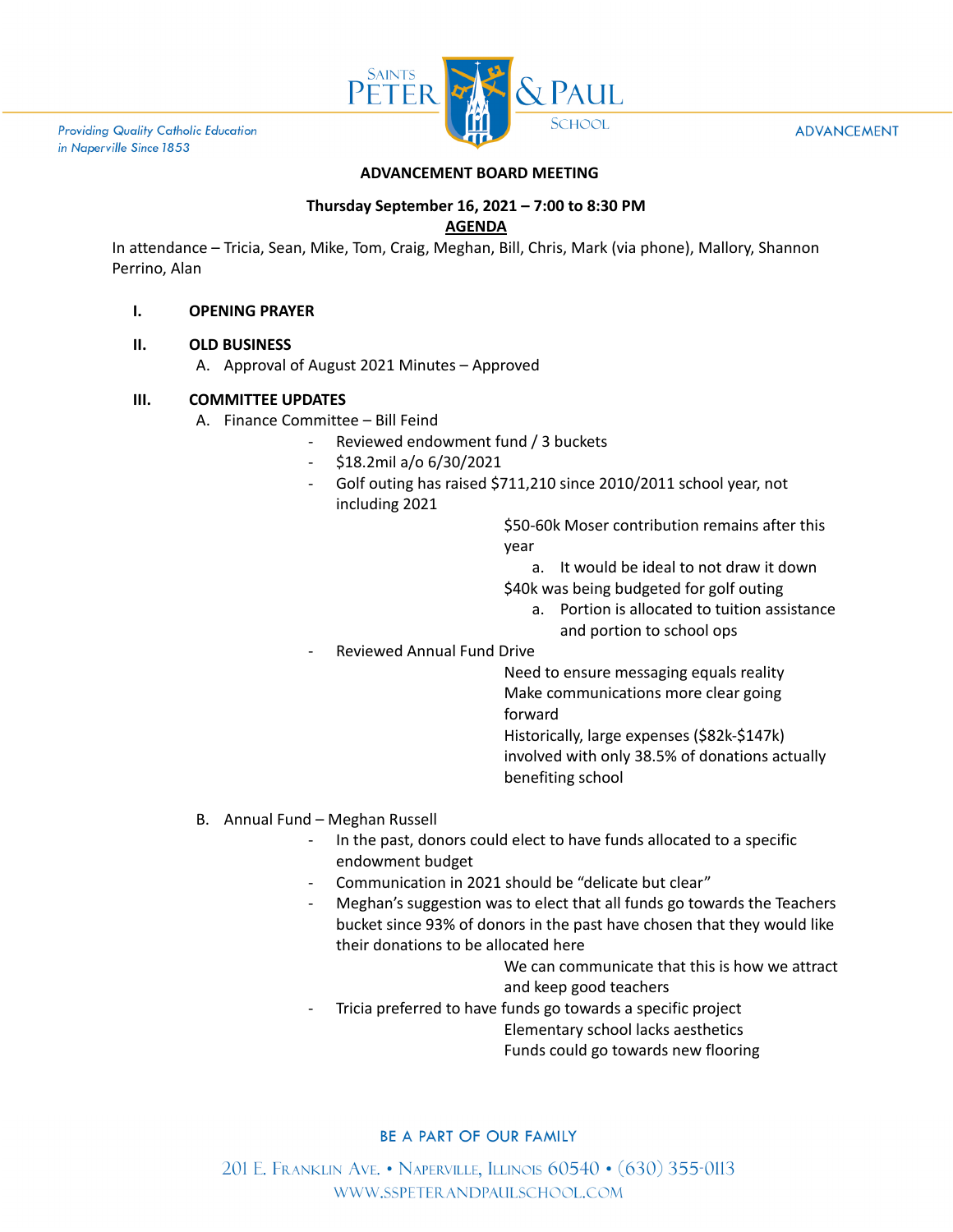- Mike noted that the Annual Fund historically was to benefit the endowment fund
- Need to finalize the cause
- C. RNL / Database Update Craig Bennett
	- Pat has been very busy with the golf outing but will be able to focus on database and annual fund soon
	- RNL process is finished
	- Craig to reach out to Joe S regarding his families efforts in recording contact info from Queen of Hearts
- D. Golf & Donor Appreciation Mike
	- Preliminary revenue from golf outing was \$75k-\$80k

Doesn't include donations directly made to Empower or Moser

- 2021 was sold out
- Numbers are still being finalized
- Higher expenses expected in 2021 due to more golfers, upgraded dinner option, etc
- E. Communications Sean Farrell
	- Working on personalized thank you letters for golf outing donors
	- Timing for annual fund will be Thanksgiving until fiscal YE (6/30)
	- Will send out golf outing wrap up email thanking sponsors possibly with picture of trophy with winners' names engraved (Alan to work on this)

#### **IV. OTHER BUSINESS**

- A. School Board Update Mike Leitner
	- Reviewed recent school board meeting

Reviewed budget, high enrollment numbers Construction is going slower than hoped due to supply issues

Preschool is completely finished and operating Athletic Board gym project is finished

- 
- New alumni association
- 1. Intentions of posting minutes
- 2. Post to school speak
- 3. Increase supplemental income
- 4. Stop the step-tier
	- a. School board is discussing and will vote

#### V. **PRINCIPAL COMMENTS**

Golf Outing was a big success, thanked all involved

# **VI. NEW BUSINESS**

- **A.** Review the Constitution
	- Read through it before next meeting

#### BE A PART OF OUR FAMILY

201 E. Franklin Ave. • Naperville, Illinois 60540 • (630) 355-0113 WWW.SSPETERANDPAULSCHOOL.COM